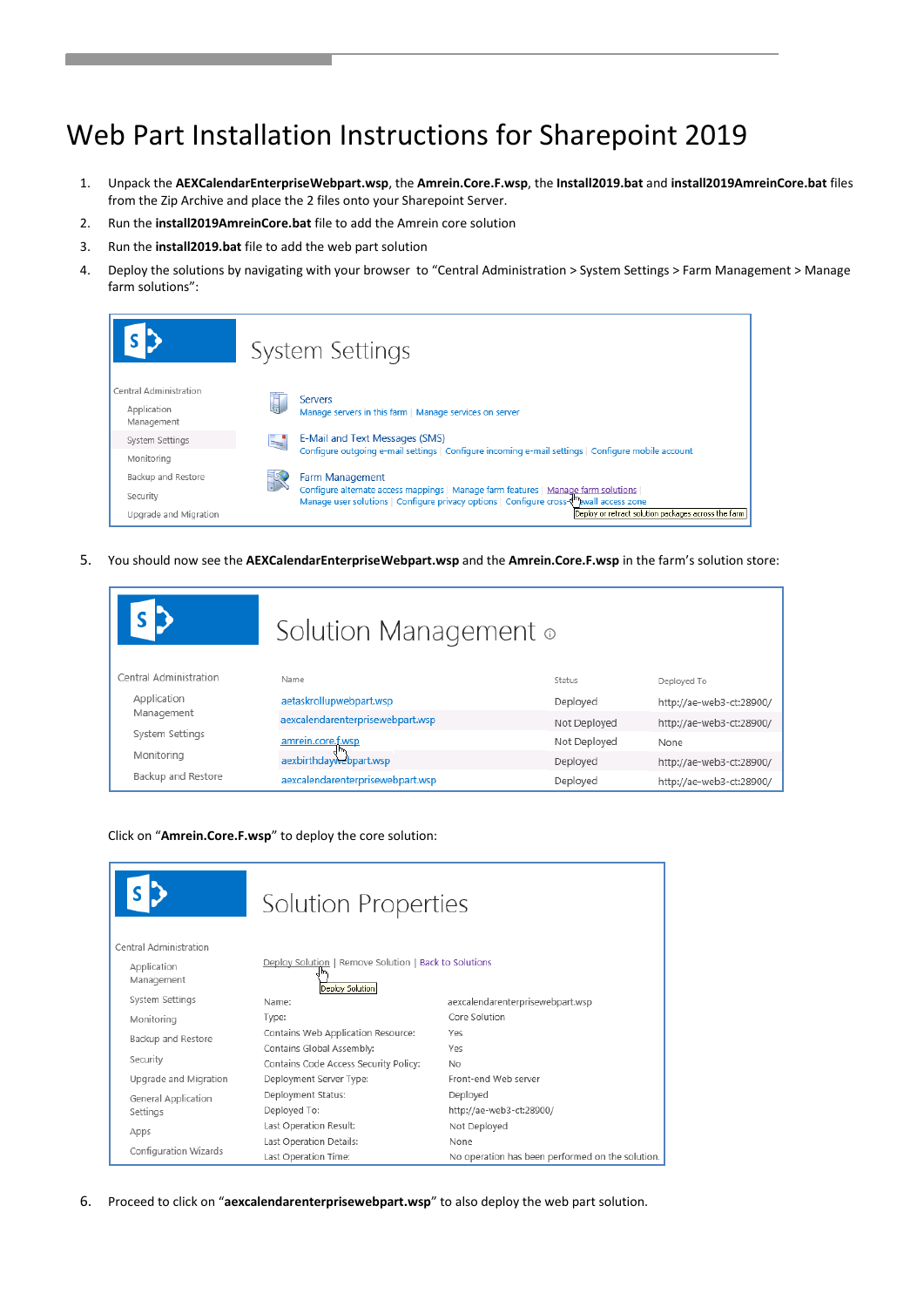7. Proceed to activate the feature by navigating to the "**Site Actions/Site Settings**" page in your **top-level** Sharepoint site:

|                | Subsite<br>Testblog<br>Home<br>Site Settings          | $\angle$ EDIT LINKS                                               |
|----------------|-------------------------------------------------------|-------------------------------------------------------------------|
| Home           | Users and Permissions                                 | Look and Feel                                                     |
| Documents      | People and groups                                     | Design Manager                                                    |
|                | Site permissions                                      | Title, description, and logo                                      |
| Recent         | Site collection administrators                        | Device Channels<br><b>Tree view</b>                               |
| OuickPolls     | Site app permissions                                  | Change the look                                                   |
| Ankündigungen  |                                                       | <b>Import Design Package</b>                                      |
|                | Web Designer Galleries                                | Navigation                                                        |
| TestDiscussion | Site columns                                          |                                                                   |
| Ouotes         | Site content types                                    |                                                                   |
|                | Web parts                                             | Site Actions                                                      |
| Videos         | List templates<br>Master pages                        | Manage site features<br>Enable search configuration export        |
| Site Pages     | <b>Themes</b>                                         | Reset to site definition                                          |
| Subsites       | Solutions                                             | Delete this site                                                  |
|                | <b>Composed looks</b>                                 |                                                                   |
| Subsite        |                                                       |                                                                   |
| Testblog       |                                                       | Site Collection Administration                                    |
|                | Site Administration                                   | Recycle bin                                                       |
| Site Contents  | <b>Regional settings</b>                              | <b>Search Result Sources</b>                                      |
|                | Site libraries and lists                              | Search Result Types                                               |
| EDIT LINKS     | <b>User alerts</b>                                    | <b>Search Query Rules</b>                                         |
|                | <b>RSS</b>                                            | Search Schema                                                     |
|                | Sites and workspaces                                  | Search Settings                                                   |
|                | Workflow settings<br><b>Site Closure and Deletion</b> | Search Configuration Import<br><b>Search Configuration Export</b> |
|                |                                                       | Site collection features                                          |
|                | <b>Popularity Trends</b><br>Term store management     | Site hierarchy                                                    |
|                | Content and structure                                 | Search engine optimization settings                               |

Choose "**Site collection features**" to navigate to the Site Collection Features page:

| 鼺 | AE Calendar Enterprise Web Part (2013 Version)<br>Displays Microsoft Exchange based Calendar Data                          | Activate<br>Νç              |
|---|----------------------------------------------------------------------------------------------------------------------------|-----------------------------|
| 鼺 | AE Picture Lightbox Web Part<br>Displays a Picture Lightbox from the selected Sharepoint list (SP2013 Version)             | Active<br>Deactivate        |
| 鼺 | AE Random Quote Of The Day Web Part<br>Displays a random quote of the day from a selected Sharepoint list (SP2013 Version) | <b>Active</b><br>Deactivate |
| 鼺 | AE SQL Gauge Web Part<br>Bullet Graph Gauge using data taken from a SQL data source (SP 2013)                              | Active<br>Deactivate        |

Activate the "AE Calendar Enterprise Web Part" feature

## Adding the Web Part to a Page

Navigate to a page where you would like to place the web part and choose "*Site Actions/Edit Page*"

Select "Web Part" form the "INSERT" tab in the ribbon and add the "AE Calendar Web Part (SP 2013 Version)" to the appropriate zone. The web part is listed in the "**Amrein Engineering**" gallery section:

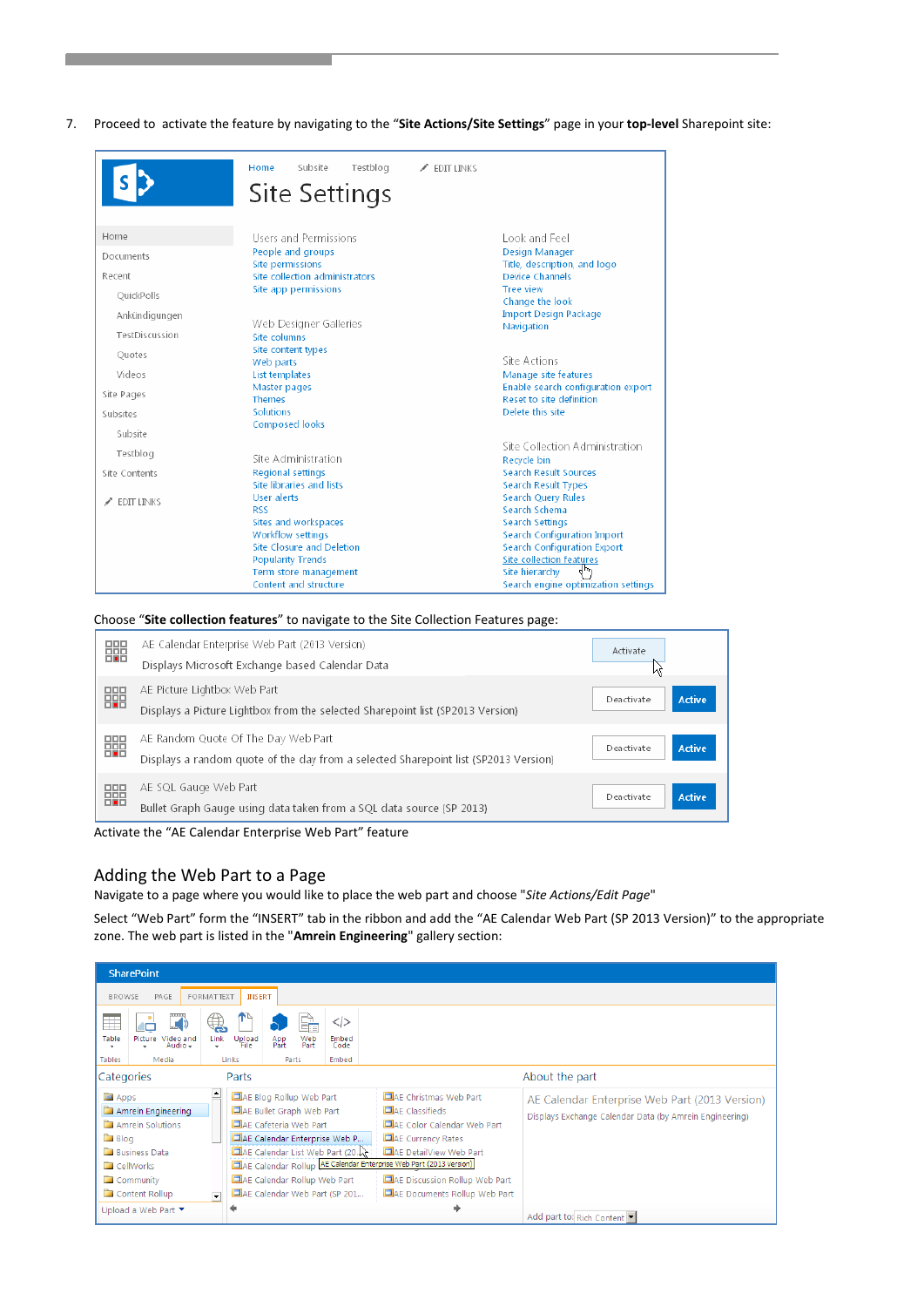### Web Part Configuration

Configure the following Web Part properties in the Web Part Editor "**Miscellaneous**" pane section as needed:

| Miscellaneous                   | First Day of Week               | <b>Default View</b>               |
|---------------------------------|---------------------------------|-----------------------------------|
| User ID                         | Monday                          | Month v                           |
| AMREIN\SPExchange               | Last Day of Week                | Subject Color Coding              |
|                                 | Saturday                        |                                   |
| <b>User Password</b>            | Calendar Skin                   |                                   |
| $\star\star\star$               | Metro                           | <b>Location Color Coding</b>      |
|                                 |                                 |                                   |
| Exchange Server URL             | Visible Appointments per Day    |                                   |
| http://exchange.amrein.com      | 3                               | <b>Hide Appointment Location</b>  |
| <b>Exchange Server Version</b>  |                                 | Hide Start Time                   |
| Exchange2010SP2 ▼               | Calendar Height (pixel)         | <b>Hide End Time</b>              |
|                                 | $\Omega$                        | Properties Template (Label:Placeh |
| Mailbox Calendar(s)             | Calendar Width (pixel)          | Organizer:Organizer;Body:Bod      |
| {uid}:AliceBlue;support:orange; | 800                             |                                   |
|                                 |                                 | $\Box$ Suppress View Tabs         |
| Public Folder Calendar(s)       | Month View Entry Height (pixel) | $\Box$ Export to CSV              |
| Projects/Meeting Room:green     | 34                              | <b>CSV Separator</b>              |
| <b>Mail Domain</b>              | Allow Appointment Editing       |                                   |
| amrein.com                      | Allow Appointment Deleting      |                                   |
|                                 | <b>Busy Type Colors</b>         | Cache Retention Time (min.)       |
| Windows Time Zone Name          | #555555;#BAF2F1;#0088FF;#EE     | 0                                 |
|                                 | <b>Default View</b>             | License Key                       |
| Time Zone Offset (minutes)      | Month $\blacktriangledown$      |                                   |
| o                               |                                 |                                   |
|                                 | Subject Color Coding            |                                   |
| Work Day Start Hour             |                                 |                                   |
| 8                               | <b>Location Color Coding</b>    |                                   |
| Work Day End Hour               |                                 |                                   |
| 21                              |                                 |                                   |

o **User ID:** enter the name of the Windows account under which the calendar data will be fetched from the Exchange server.

o **User Password**: enter the password of the above user account

o **Exchange Server URL**:

enter the web domain name of your Exchange web frontend server (do also include the leading "http://" or "https://"). This typically is the same address as your Outlook Web Access (OWA) URL but without "/owa". **Please do NOT enter the trailing "/EWS" or the trailing "/OWA".**

Example: **https://yourserver.com**

Examples with yourserver.yourdomain: **https:// yourserver. yourdomain.com**

You can **check the validity of the above URL** with your browser by entering e.g. **http(s)://yourserver.com**/EWS/Exchange.asmx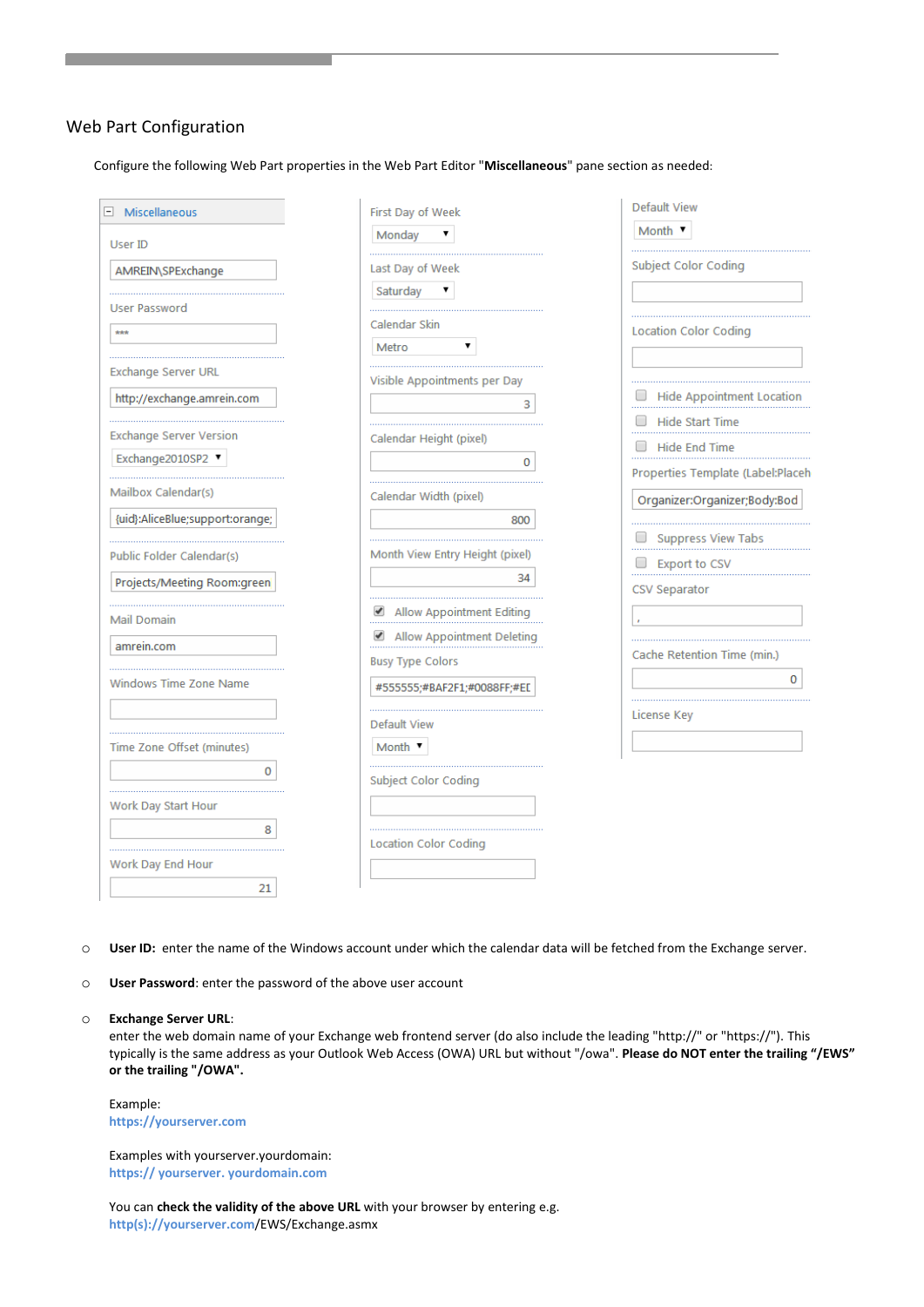The Exchange Server should now return an XML page:

| http://ex.amrein.com/EWS/Services.wsdl - Windows Internet Explorer                                                                                                                                                                                                                                                                                                                                                                                                                                                                                                                                                                                                                                                                                                                                                                                                                                                                                                                         |     |  |
|--------------------------------------------------------------------------------------------------------------------------------------------------------------------------------------------------------------------------------------------------------------------------------------------------------------------------------------------------------------------------------------------------------------------------------------------------------------------------------------------------------------------------------------------------------------------------------------------------------------------------------------------------------------------------------------------------------------------------------------------------------------------------------------------------------------------------------------------------------------------------------------------------------------------------------------------------------------------------------------------|-----|--|
| http://ex.amrein.com/EWS/Services.wsdl<br>$\left \bigstar\right $ $\times$ Google                                                                                                                                                                                                                                                                                                                                                                                                                                                                                                                                                                                                                                                                                                                                                                                                                                                                                                          | - م |  |
| Bearbeiten Ansicht Favoriten Extras ?<br>Datei                                                                                                                                                                                                                                                                                                                                                                                                                                                                                                                                                                                                                                                                                                                                                                                                                                                                                                                                             |     |  |
| $\mathbb{L}\mathbb{L}\mathbb{C}\mathbb{L}\oplus\mathbb{L}\mathbb{R}\oplus\mathbb{L}\oplus\mathbb{L}\oplus\mathbb{L}\oplus\mathbb{L}$<br>53<br>88 v   88 Sharepoint Quick   88 Home - TestTest<br>- 497<br>http://ex.am x                                                                                                                                                                                                                                                                                                                                                                                                                                                                                                                                                                                                                                                                                                                                                                   |     |  |
| xml version="1.0" encoding="utf-8" ?<br>- <wsdl:definitions <br="" xmlns:soap="http://schemas.xmlsoap.org/wsdl/soap/">xmlns:tns="http://schemas.microsoft.com/exchange/services/2006/messages"<br/>xmlns:s="http://www.w3.org/2001/XMLSchema"<br/>targetNamespace="http://schemas.microsoft.com/exchange/services/2006/messages"<br/>xmlns:wsdl="http://schemas.xmlsoap.org/wsdl/"<br/>xmlns:t="http://schemas.microsoft.com/exchange/services/2006/types"&gt;<br/>- <wsdl:types><br/><math>-</math> <xs:schema xmlns:xs="http://www.w3.org/2001/XMLSchema"><br/><xs:import<br>namespace="http://schemas.microsoft.com/exchange/services/2006/messages"<br/>schemaLocation="messages.xsd" /&gt;<br/></xs:import<br></xs:schema><br/></wsdl:types><br/>- <wsdl:message name="ConvertIdSoapIn"><br/><wsdl:part element="tns:ConvertId" name="request"></wsdl:part><br/><wsdl:part element="t:RequestServerVersion" name="RequestVersion"></wsdl:part><br/></wsdl:message></wsdl:definitions> |     |  |

o **Exchange Server Version:** select the version of your Microsoft Exchange Server.

#### o **Mailbox Calendar(s):**

enter the mailbox name(s) of the calendar(s) to be displayed (separate the names with semicolons). Use the {uid} placeholder to inject the current user's name. You can alternatively use a web part connection to select the mailbox calendar to be displayed.

Example: **john;{uid};Room707**

#### **Calendar Color Coding:**

You can optionally individually color the calendar entries for each calendar user by adding the desired color (preceded by a colon) to each mailbox name as follows:

#### Example:

#### **john:yellow;Room707:#CCFFCC;harry:red**

Enter either the HTML color names (as eg. "red" etc.) or use hexadecimal RRGGBB coding (as eg. "#CCFFCC")



#### o **Public Folder Calendar(s):**

enter the public folder name(s) of the calendar(s) to be displayed (separate the names with semicolons). Optionally apply color coding as described above for the "Mailbox Calendars" setting. Examples: **Meeting Room 101**

**Meeting Room 101:orange**

#### o **Mail Domain:**

enter the domain name of your Exchange mail server. This typically corresponds with the part of your mail addresses right to the @ character.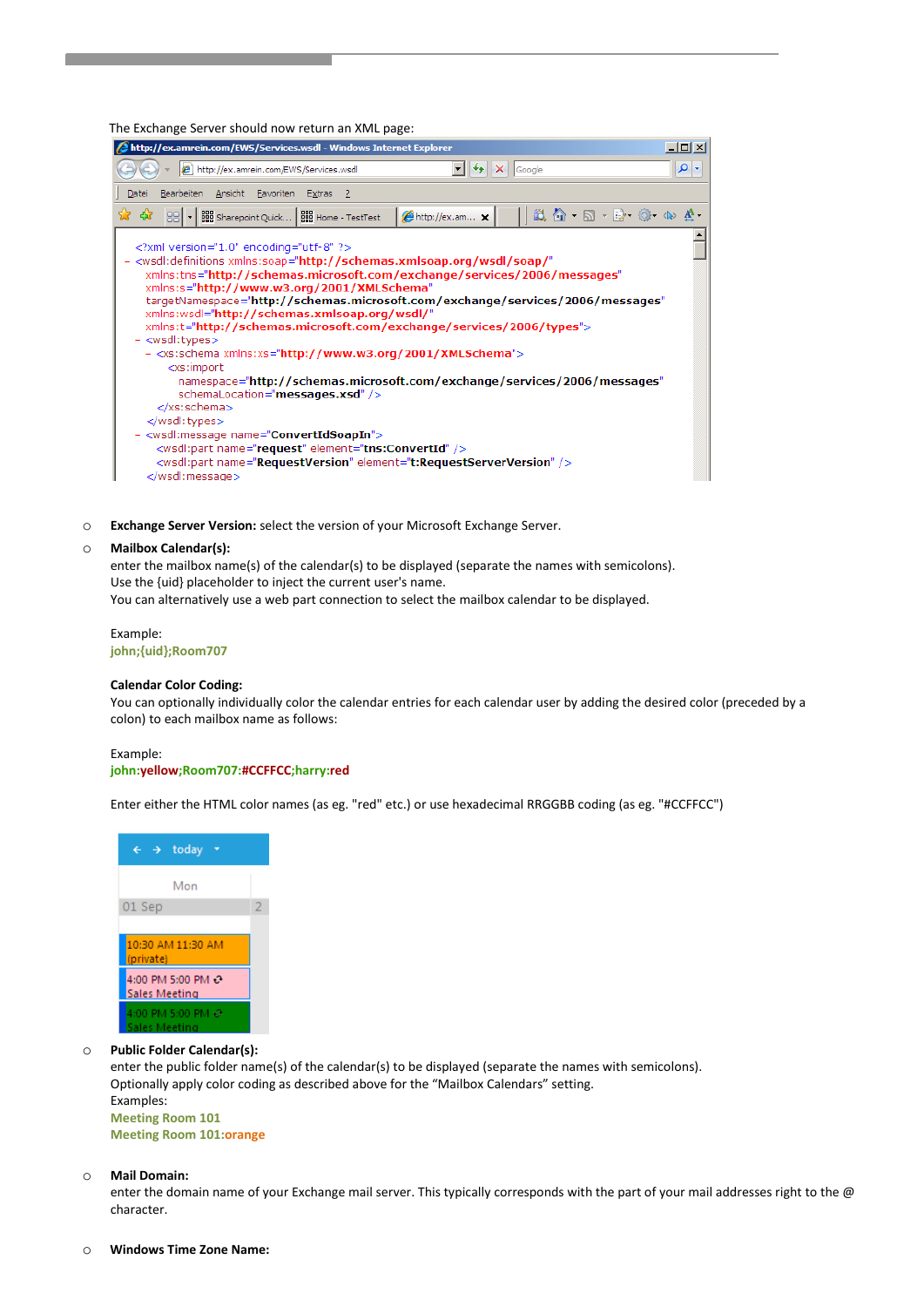Enter the optional desired time zone if you want to adjust the event dates for a specific time zone. Please use this link to look up the time zone names: **<http://technet.microsoft.com/en-us/library/cc749073.aspx>**

- o **Time Zone Offset:** enter the optional desired time zone offset in minutes to shift all event dates by the specified amount.
- o **Work Day Start Hour: e**nter the Calendar Work Day Start Hour, as e.g. **7** or **8.5** (use military notation)
- o **Work Day End Hour: e**nter the Calendar Work Day Start Hour, as e.g. **17** or **18.5** (use military notation)
- o **First Day Of Week:** select the first day of the week to be displayed in the calendar
- o **Last Day Of Week:** select the last day of the week to be displayed in the calendar
- o **Calendar Skin:** select one of the available calendar styles (skins).

#### o **Visible Appointments per Day:**

Enter the number of calendar entries to be shown per day. If there are more entries, then a "more link" is displayed.

- o **Calendar Height:** enter the desired calendar height in pixels (set to "0" for automatic adjustment).
- o **Calendar Width:** enter the desired calendar width in pixels (set to "0" to use the available web part zone).

#### o **Month View Entry Height:**

enter the desired "month View" calendar entry height in pixels (set to "0" for automatic adjustment ort to "34" to display two rows).

- o **Allow Appointment Editing**: enable editing of appointments: Start, End, Subject, Location
- o **Allow Appointment Deleting**: enable deleting of appointments.

#### o **Busy Type Colors:**

Enter the desired Busy Type color codings (either as HTML color names or #RRGGBB values) in the following order: free;tentative;busy;out of office. The default values reflect the standard Microsoft Outlook color settings.

o **Default View:** choose the desired startup calendar view (Month, Week or Day)

#### o **Subject Color Coding:**

allows you to optionally color code the events by subject. The web part checks if one of the words (or strings) defined in this setting are part of the "Subject" and applies the specified color if it finds a match.

#### Example: **Sales=red;Accounting=orange;Private=yellow**

this will produce the following color codes: **Sales** Meeting -> red Weekly **Sales** Team Meeting -> red **Private** Party -> yellow

#### o **Location Color Coding:**

allows you to optionally color code the events by location. The web part checks if one of the words (or strings) defined in this setting are part of the "Location" and applies the specified color if it finds a match.

If you for example specify: **Miami=red;New York=orange**

this will produce the following color codes: Miami Office -> red New York Office -> orange